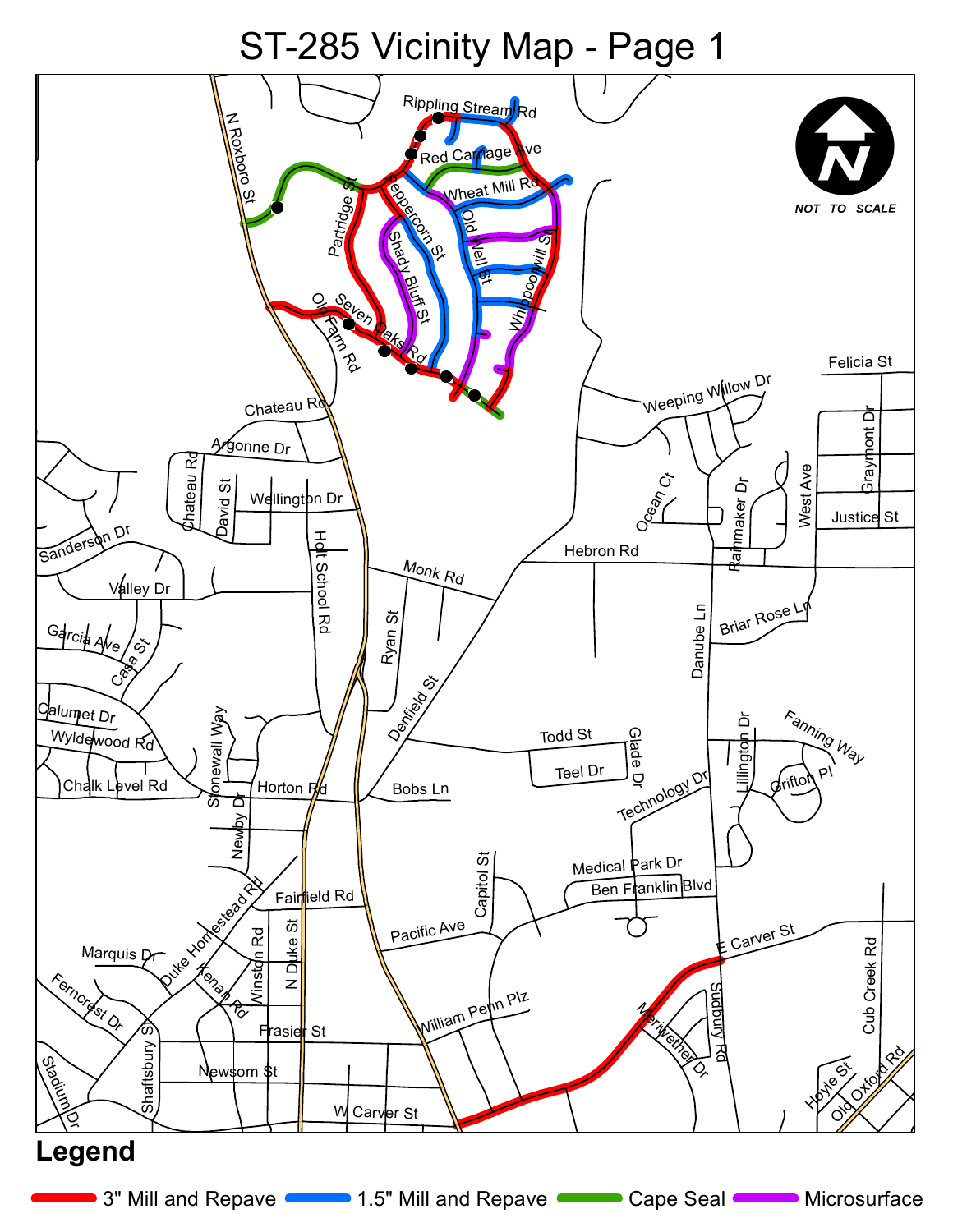ST-285 Vicinity Map - Page 2

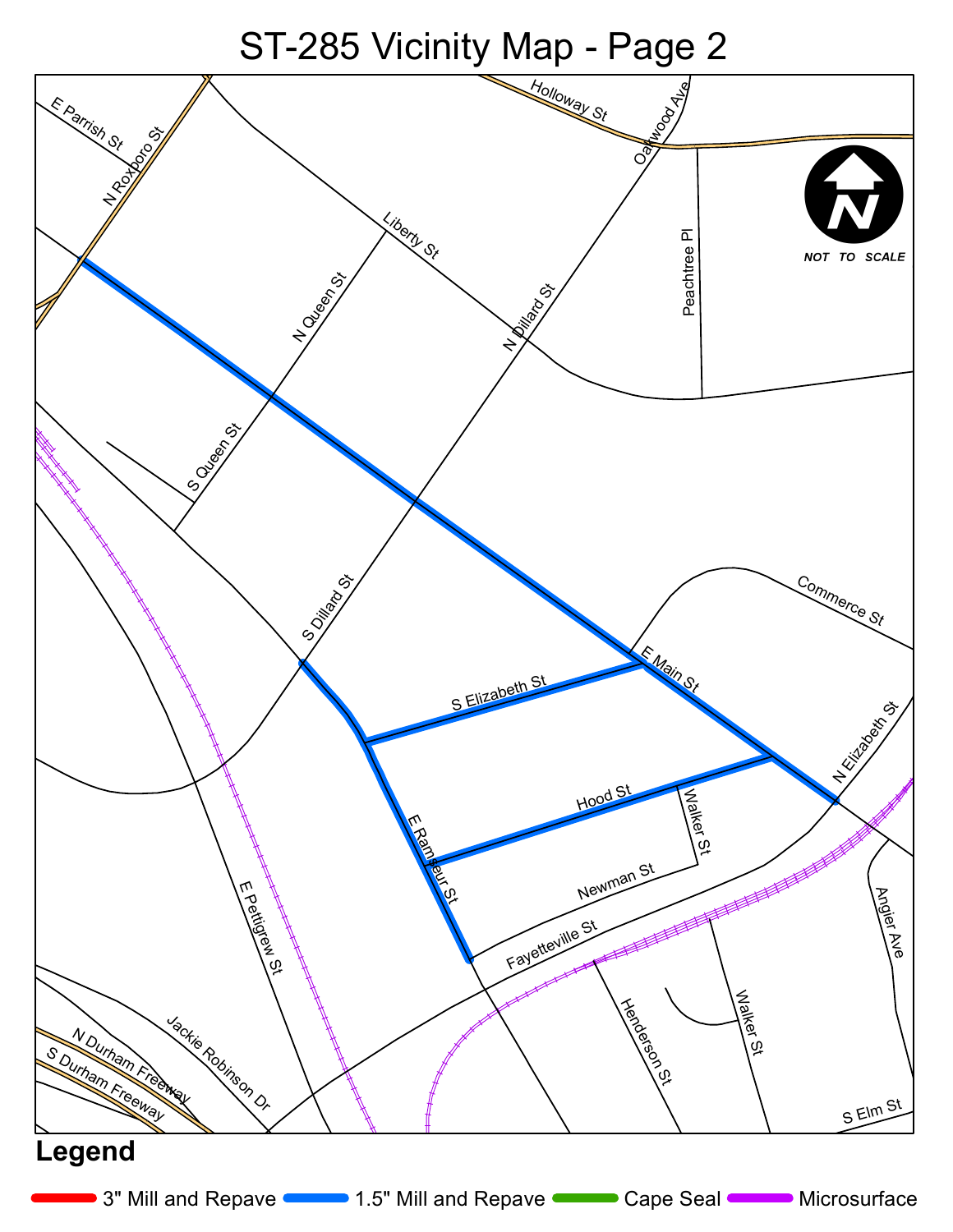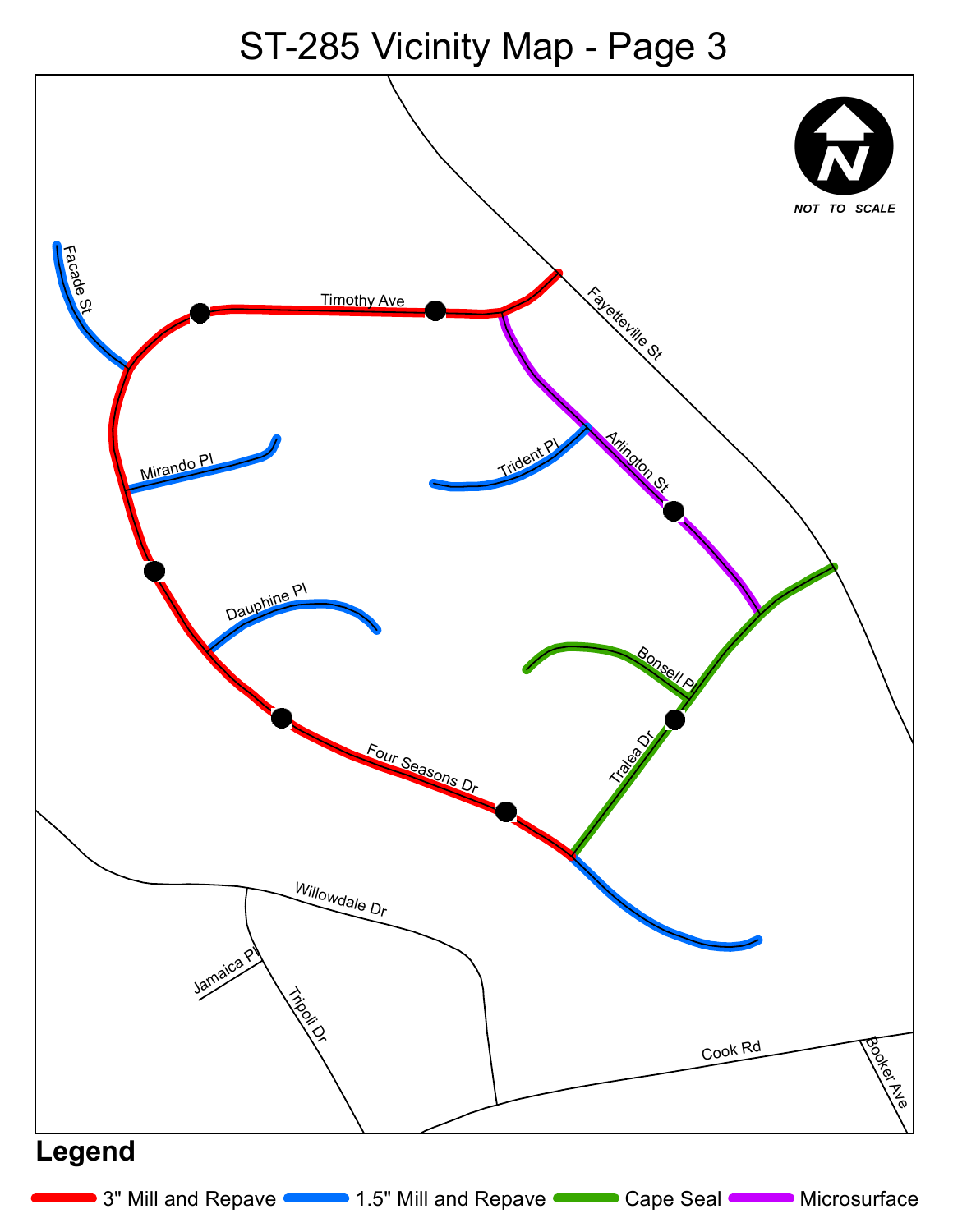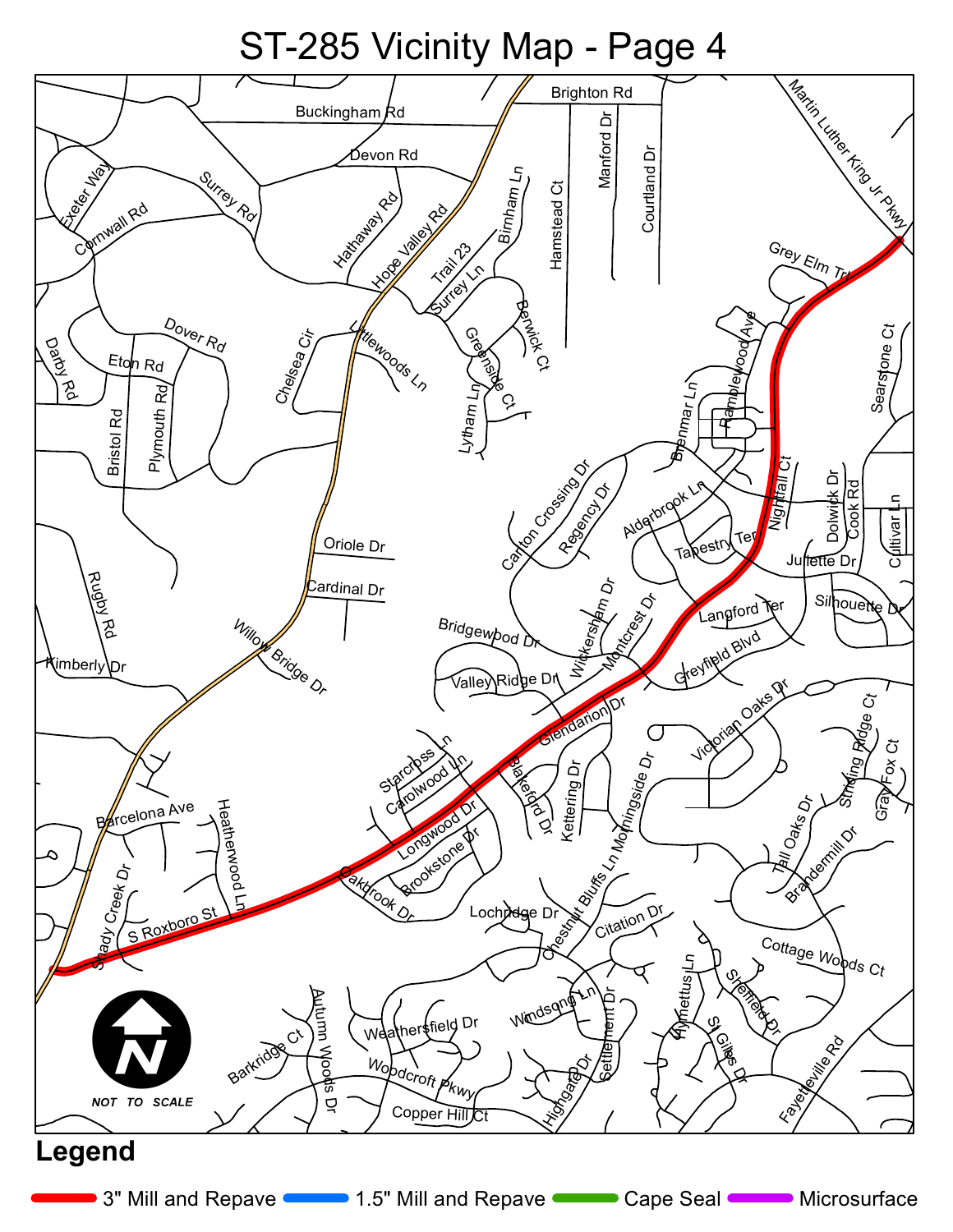

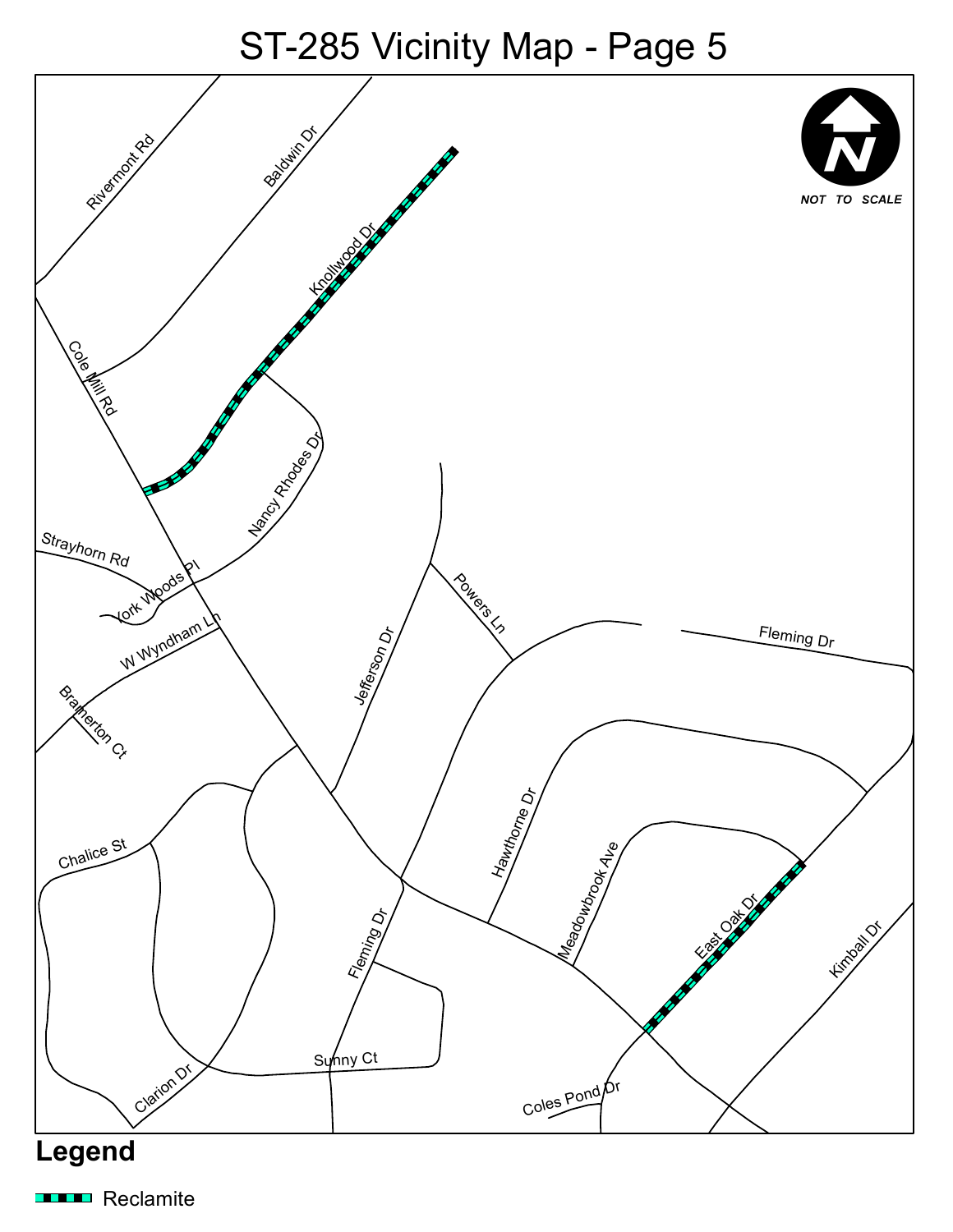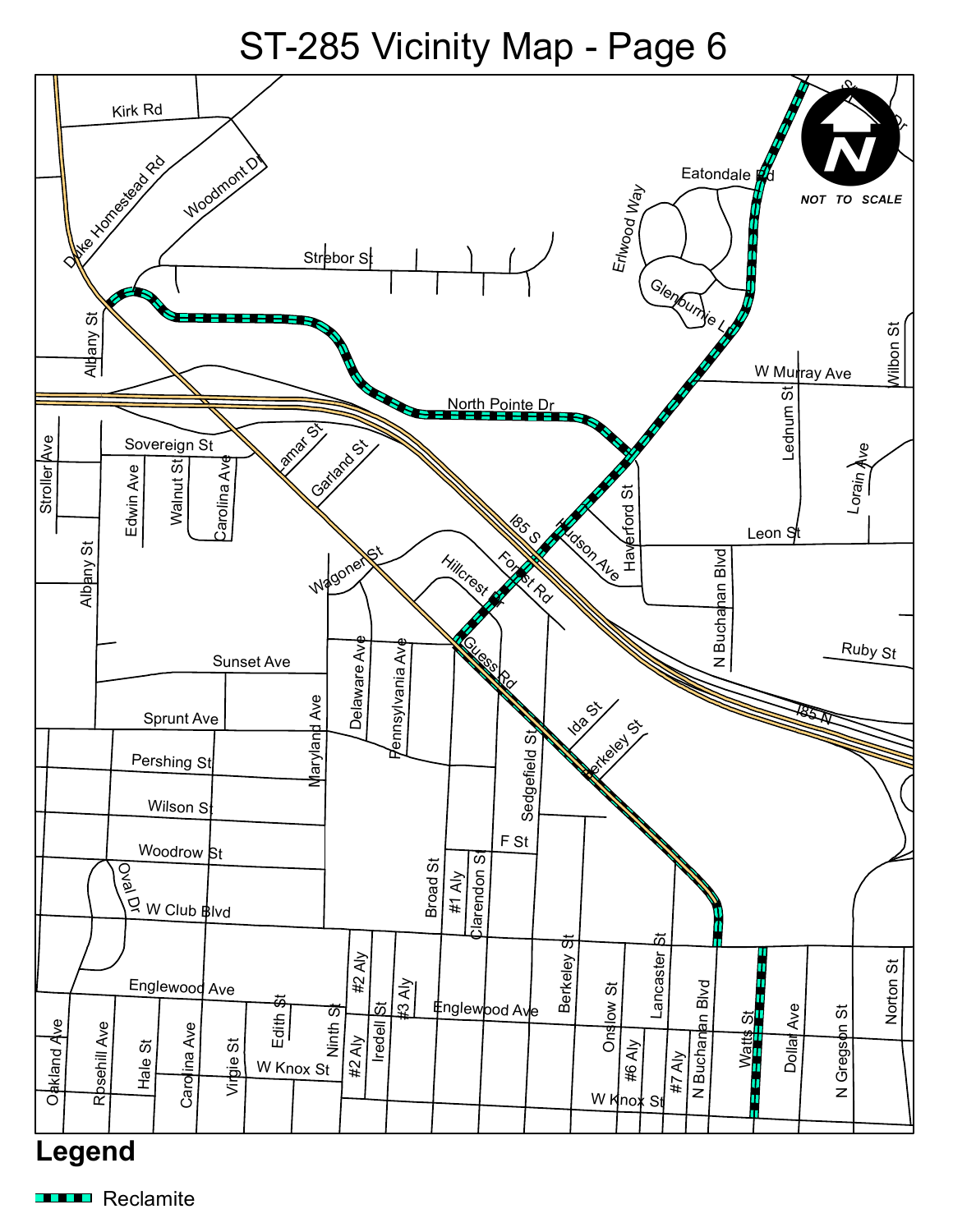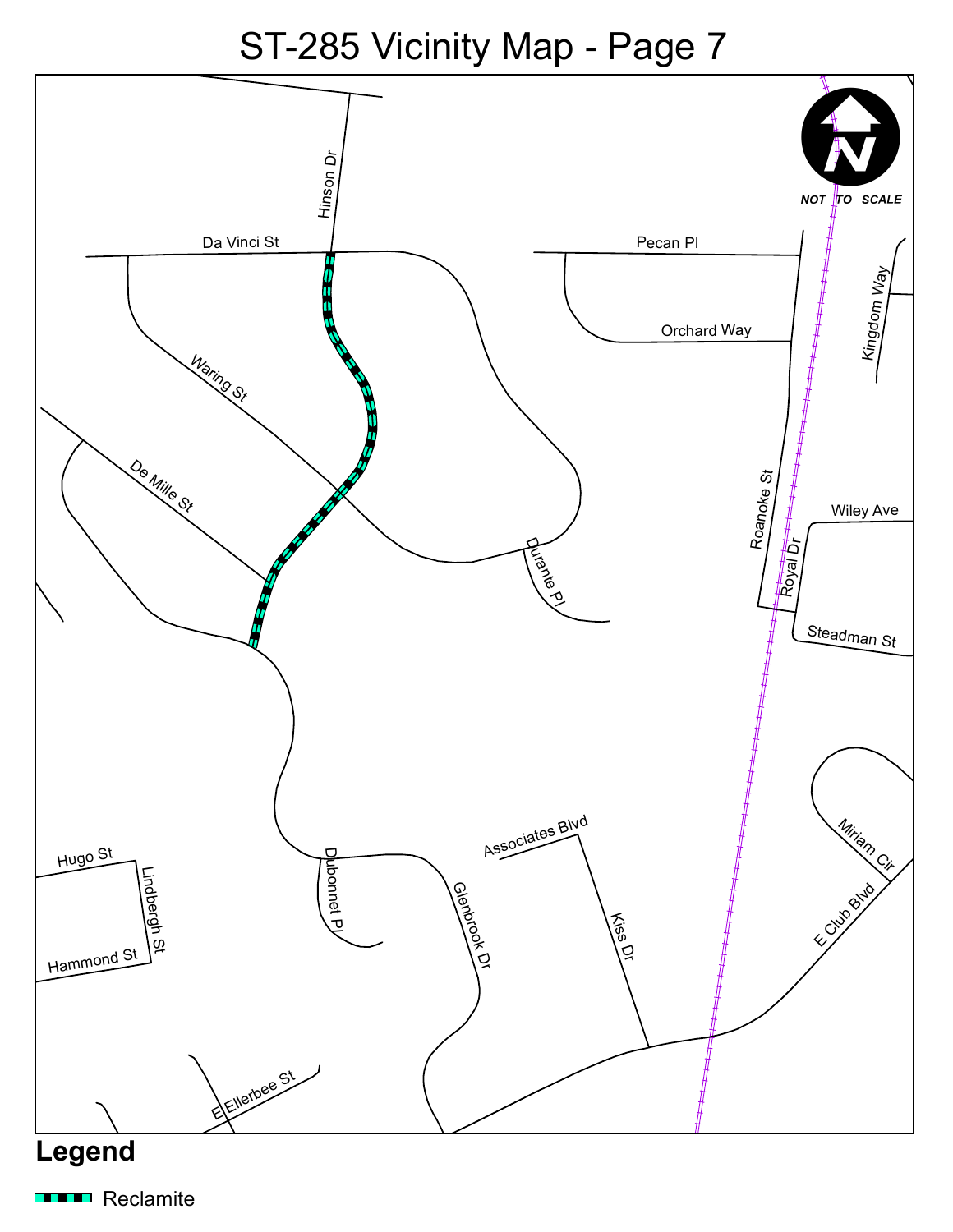ST-285 Vicinity Map - Page 8



![](_page_7_Figure_2.jpeg)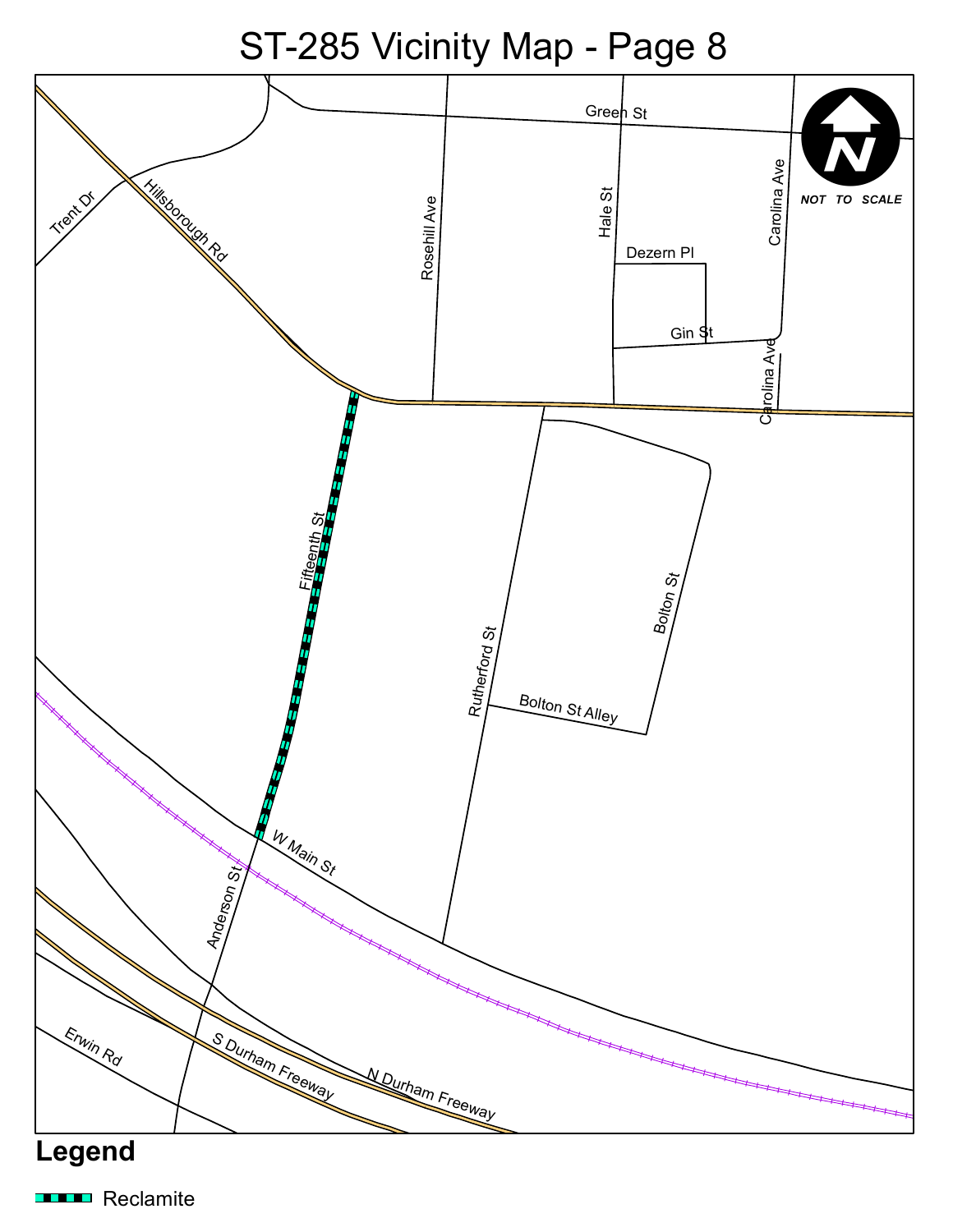![](_page_8_Figure_1.jpeg)

![](_page_8_Picture_2.jpeg)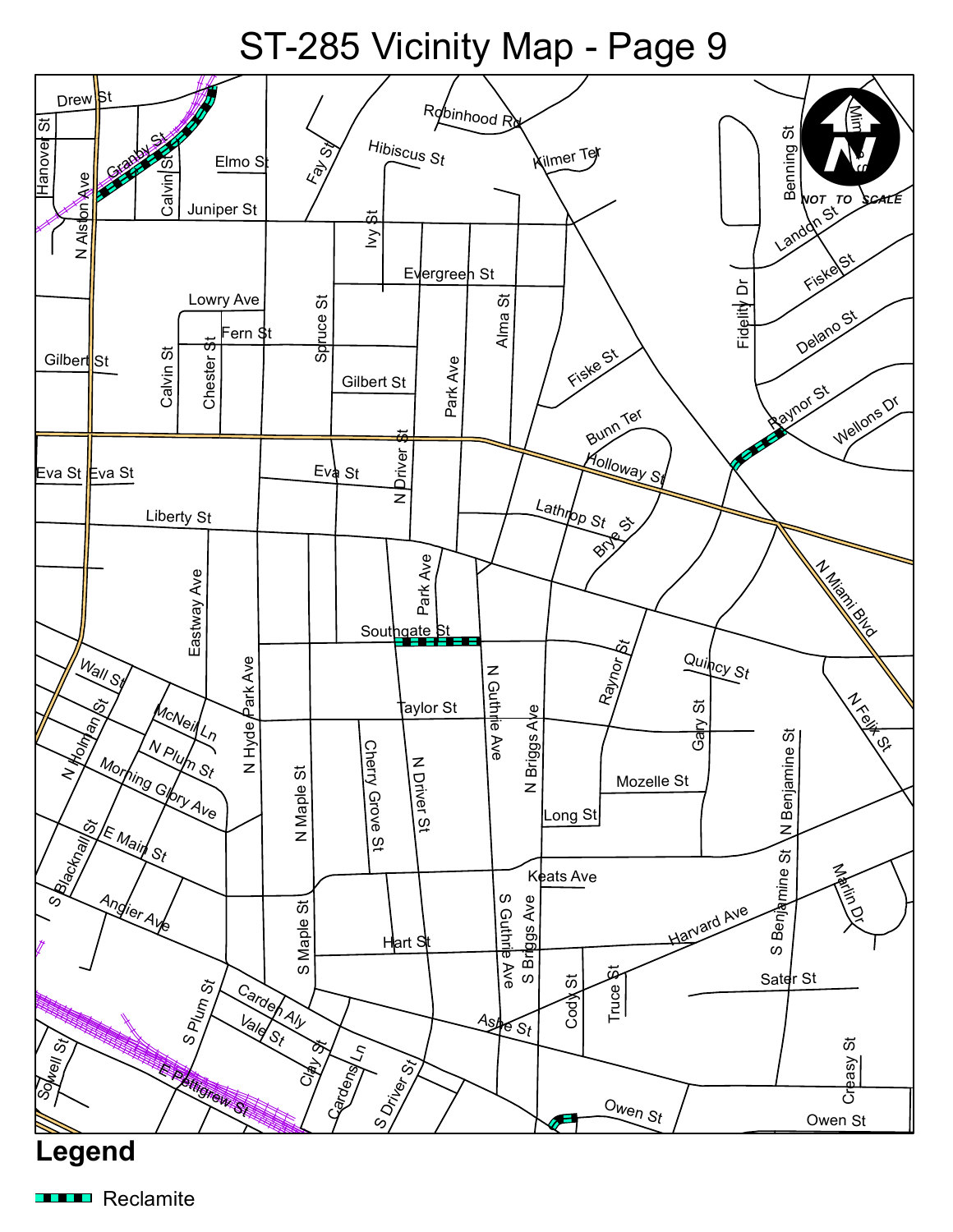#### ST<sub>-285</sub> Vicinity Man - Page 10

| OT-200 VIGHTLY MAP - LAGE TO |                          |
|------------------------------|--------------------------|
| Lutz Ln                      | <b>R</b><br>NOT TO SCALE |
| Dodson St                    |                          |
| Belmont Dr.                  | П                        |
| Mansfield Ave                | Ш                        |
| Legend                       |                          |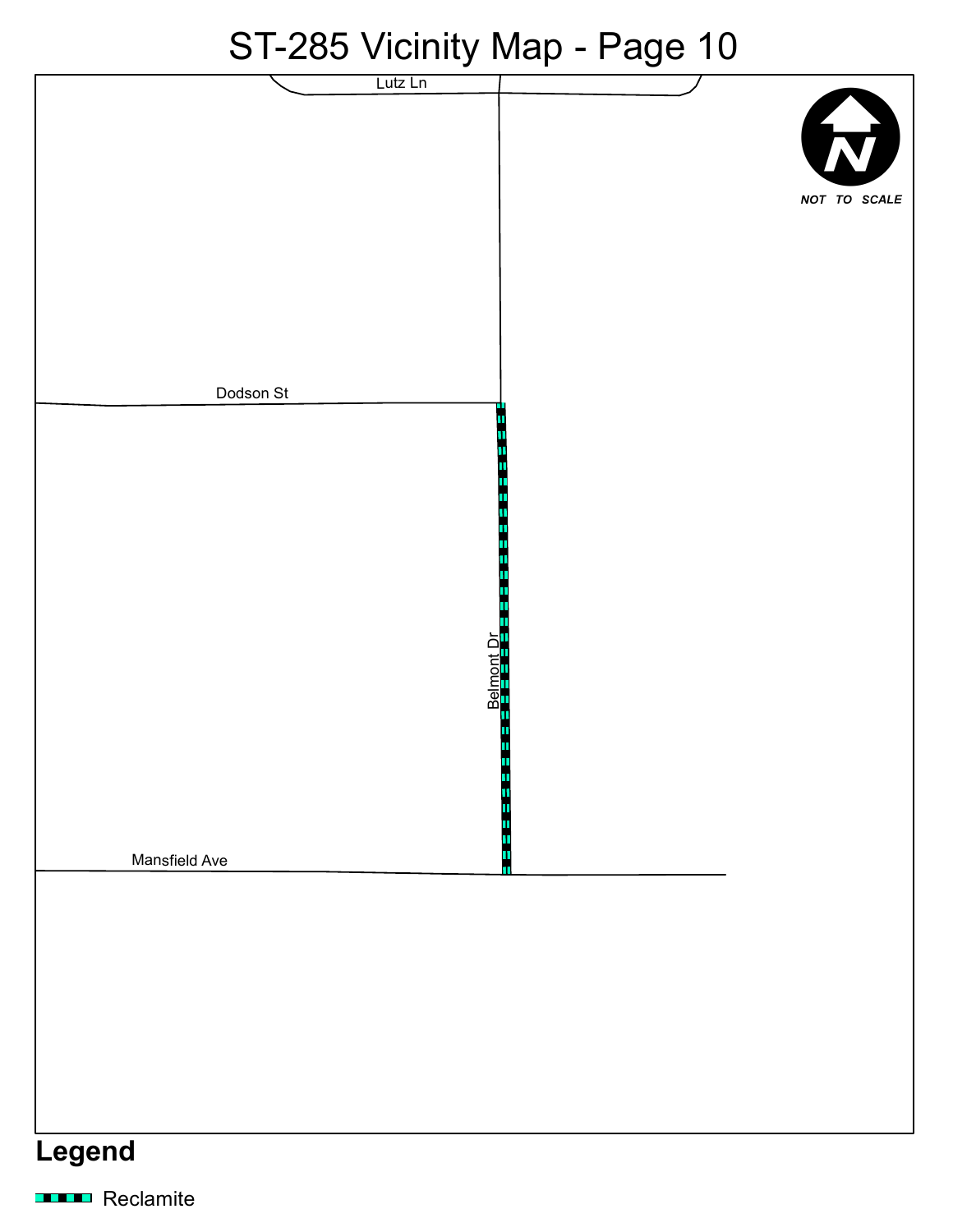![](_page_10_Picture_1.jpeg)

![](_page_10_Figure_2.jpeg)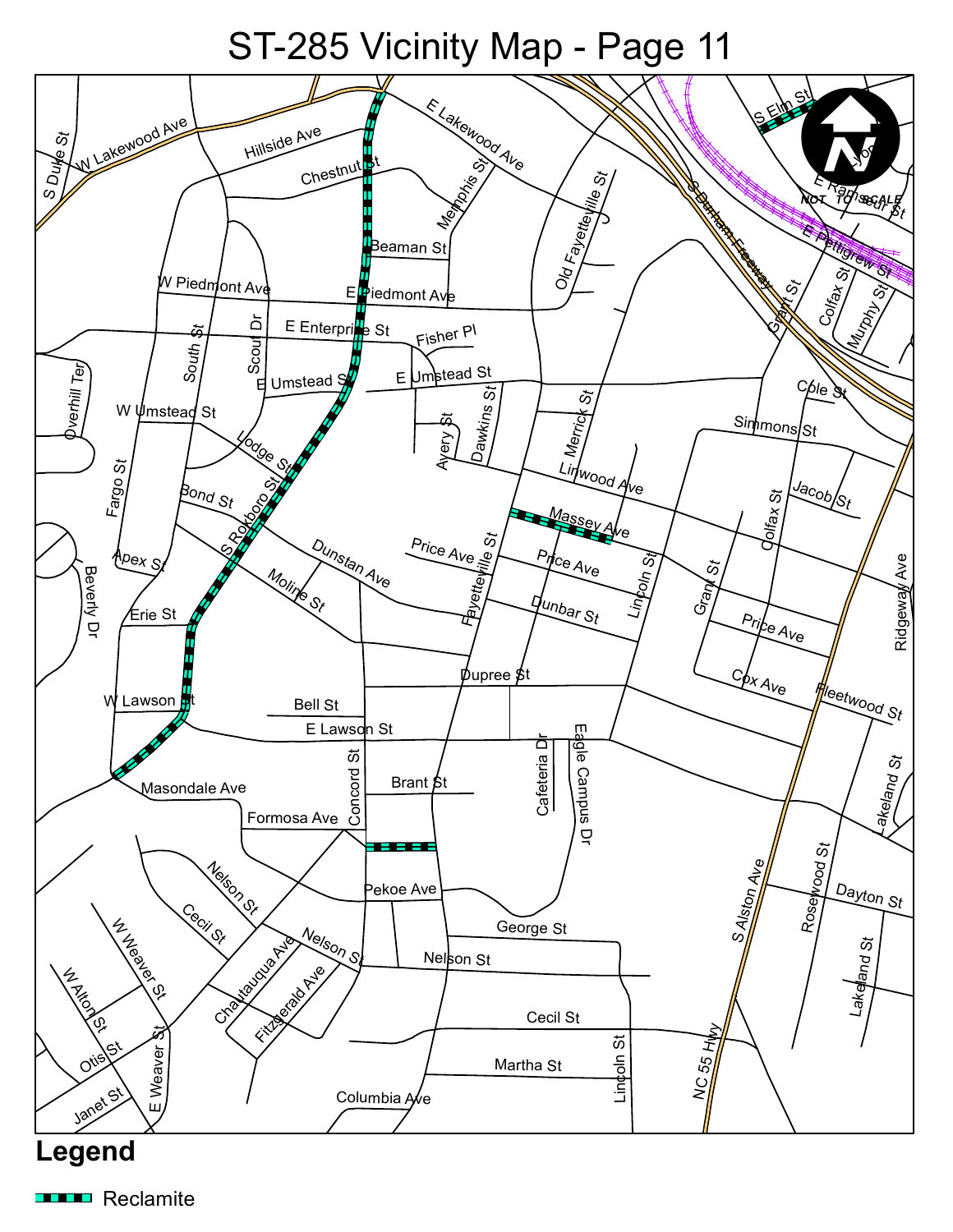![](_page_11_Figure_1.jpeg)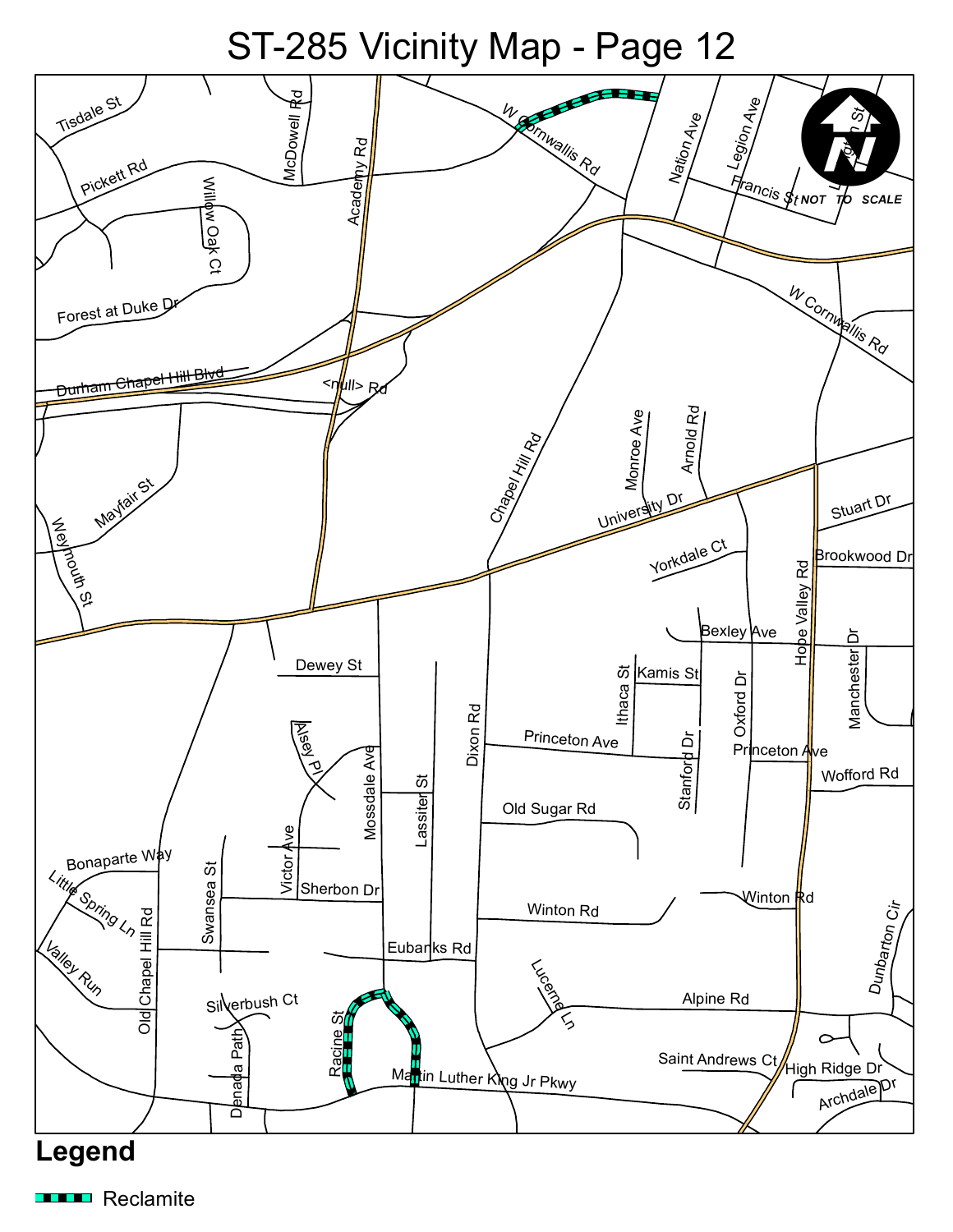![](_page_12_Figure_1.jpeg)

#### **Legend**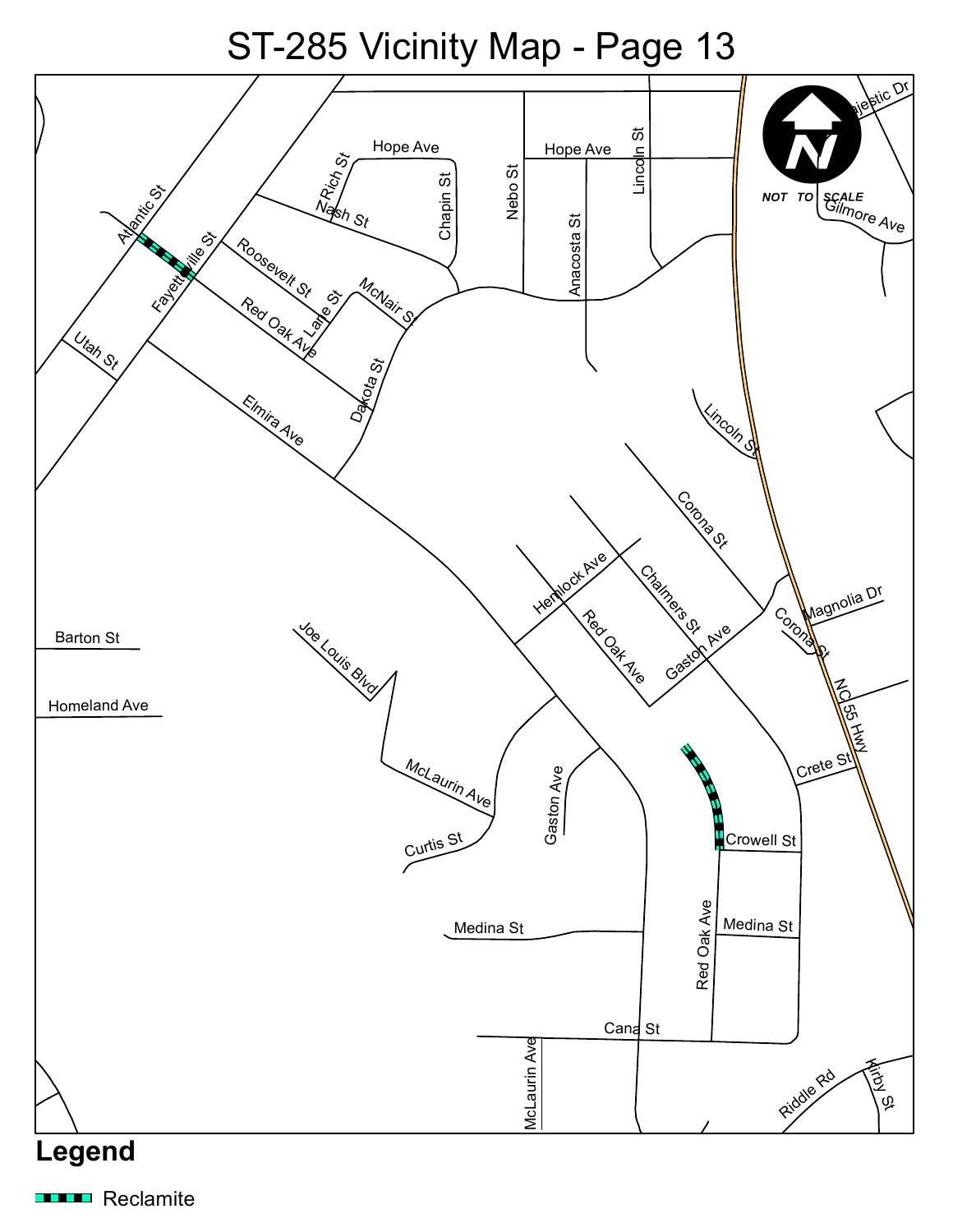![](_page_13_Figure_1.jpeg)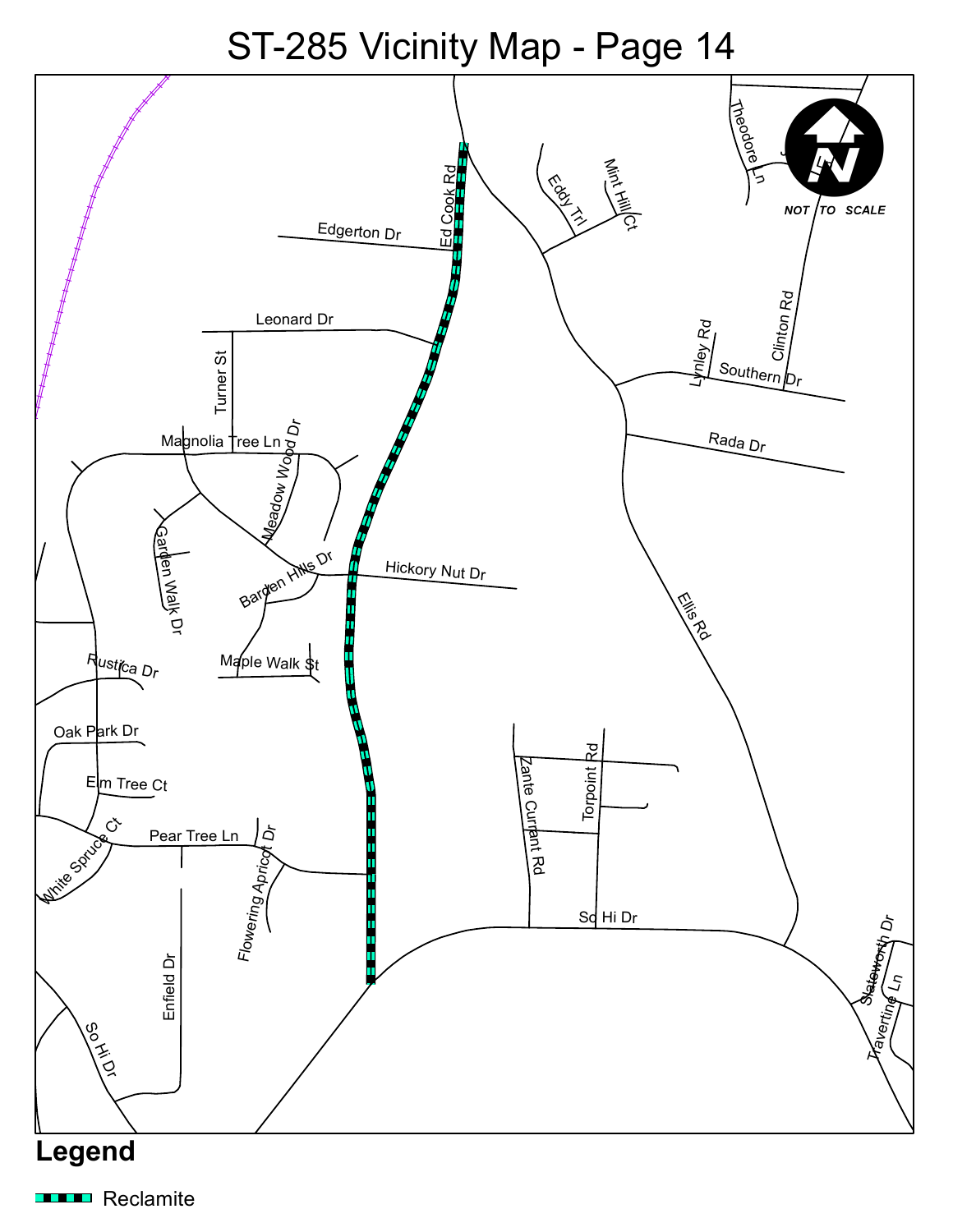ST-285 Vicinity Map - Page 15

![](_page_14_Figure_1.jpeg)

![](_page_14_Figure_2.jpeg)